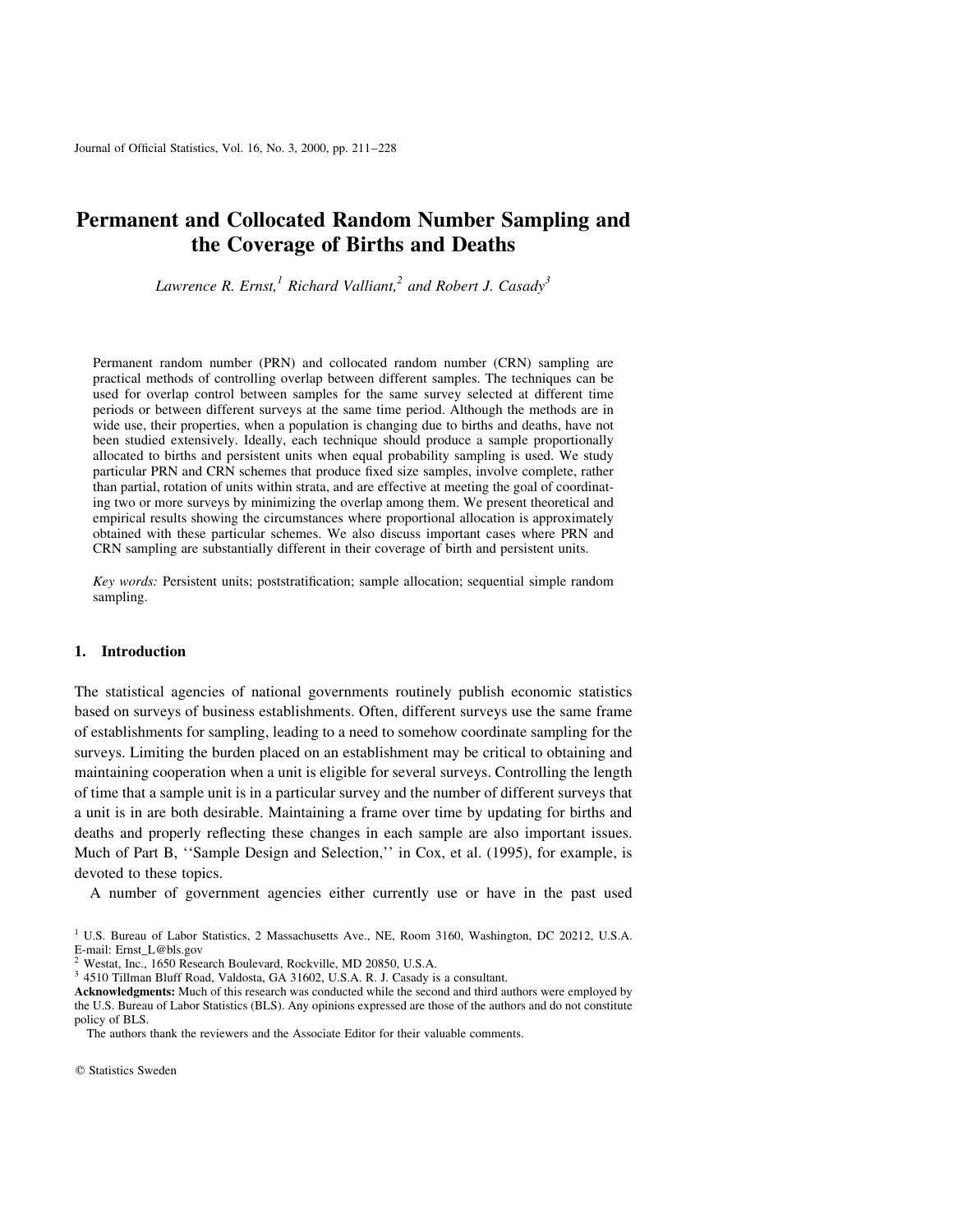permanent random number (PRN) or collocated random number (CRN) sampling as a way of facilitating sample coordination among surveys and rotation of units within a survey. The general methods are described in Section 2. Statistics Sweden (Ohlsson 1992, 1995), the Institut National de la Statistique et des Etudes Economiques of France (Cotton and Hesse 1992), the Australian Bureau of Statistics (Hinde and Young 1984), and Statistics New Zealand (Templeton 1990) each have used variations of PRN or CRN sampling. Ohlsson (1995) summarizes the methods of the different countries.

Though the methods are in common use, there appears to be a limited literature on their properties, particularly regarding the treatment of population changes due to births and deaths. There has been some recognition, for instance, that certain implementations may have a "birth bias," i.e., births are selected in a sample at more than their proportional rate in the population (see, e.g., Ohlsson 1995, p.166). How serious the bias is and the parameters that effect it are studied in this article. The calculations are fairly complex, but, since the PRN and CRN methods have seen such wide use, we feel that a better understanding of their properties is worthwhile.

There are a variety of implementations of the methods. Some alternatives lead to random sample sizes while others produce fixed sample sizes. Different methods also may handle births and sample rotation differently. The theory and empirical results we discuss refer to particular PRN and CRN schemes that (1) yield fixed sample sizes, (2) facilitate rotation of entire samples within strata, and (3) are effective at meeting the goal of coordinating two or more surveys by minimizing the overlap among them. This method of complete rotation is useful in some types of surveys but, unlike some other methods, does introduce the possibility of a "birth bias," as we will discuss.

Section 2 briefly describes the methods and the reasons why collocated sampling was developed. The third section presents theoretical properties of particular implementations of the methods when births and deaths can occur in the population. Section 3 also describes the particular methods of complete rotation we consider and reasons for their use. Section 4 gives some numerical results to illustrate the effects of different population sizes, sample sizes, birth and death rates, and the method of sampling on the relative misallocation of birth units. The empirical results also illustrate the theoretical finding that, for the versions studied here, collocated sampling exercises much tighter control over the achieved sample allocation to persistent and birth units than does PRN sampling. Section 5 is a conclusion where we briefly mention some estimation issues.

### 2. Description of the Methods

Denote by  $F_0$  the initial (time period 0) frame of  $N_0$  units. In the subsequent sections, we will consider the possibility of births and deaths that occur at later time periods. The methods described in this section are normally applied within strata but, for simplicity, we omit most references to stratification. Denote a random variable that is uniformly distributed on the interval  $[0,1]$  by  $U[0,1]$ .

First, consider equal probability, PRN sampling. A simple random sample,  $S_0$ , of fixed size *n* can be selected from the population of size  $N_0$  by sorting the population in a random order and then selecting the  $n$  units in one of two ways, the first leading to a PRN sampling procedure that we denote as the fixed starting point PRN (FSP) procedure, and the second a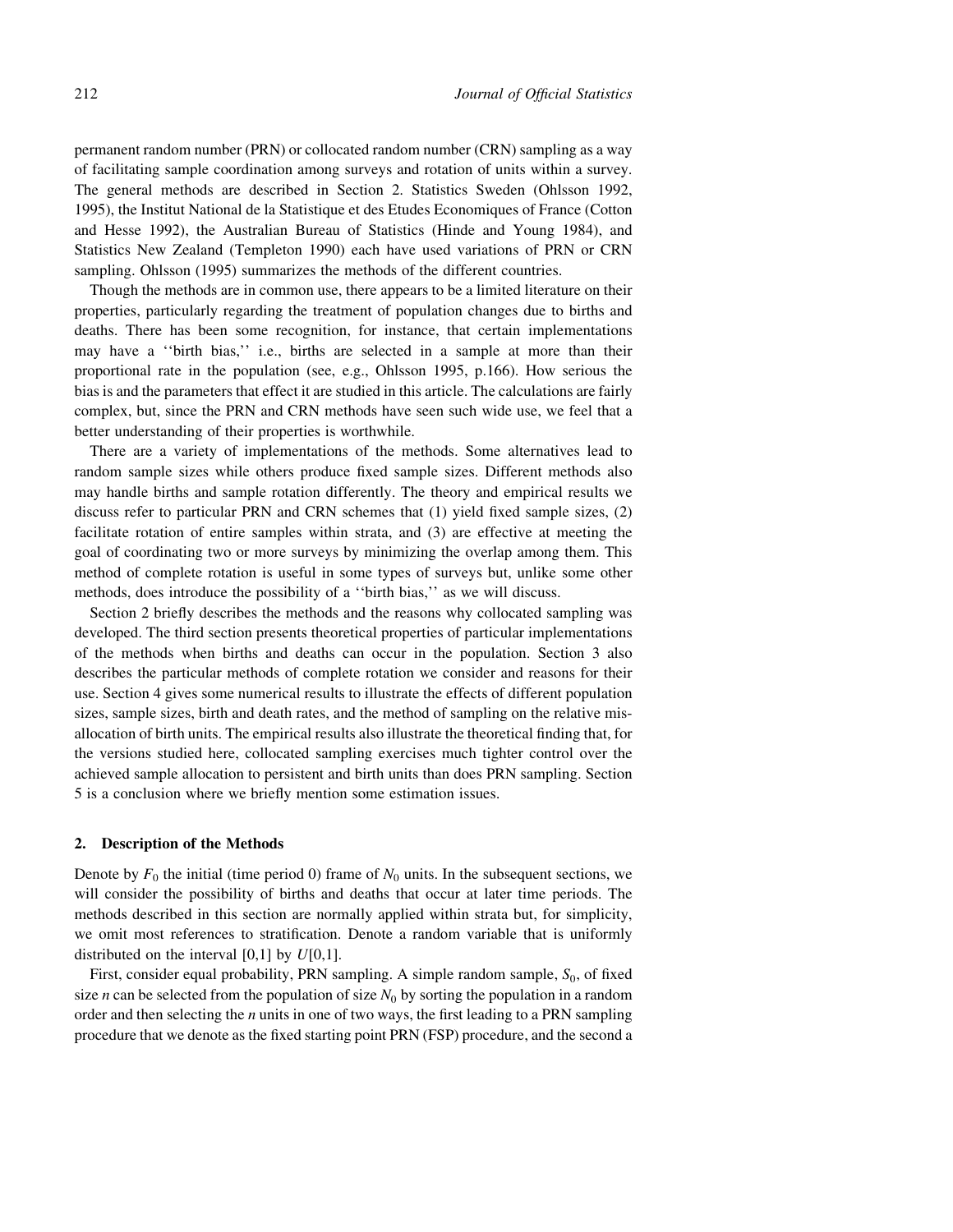procedure that we denote as the equal probability starting unit (EPSU) procedure. To obtain a sample using FSP we proceed as follows:

(P1) independently assign a realization  $u_i$  of a  $U[0, 1]$  random number to each unit in the population,

 $(P2)$  sort the units in ascending order based on  $u_i$ , and

(P3) beginning at any point  $a_0 \in [0, 1]$ , include the first *n* units with  $u_i > a_0$ . If *n* units are not obtained in the interval  $(a_0, 1]$ , then wrap around to 0 and continue.

EPSU uses the same first two steps, but instead of  $(P3)$  selects the *n* units by

 $(P3')$  selecting a starting unit with equal probability among the units in  $F_0$ . Include this unit and the next  $n-1$  units in the ordering in  $S_0$ , where, as in the case for FSP, wrap around to 0 if necessary and continue.

Both of these methods are known as sequential simple random sampling without replacement (srswor). A key distinction between them is that while for both methods the unconditional probability that a unit is the first unit selected for  $S_0$  is the same for all units in  $F_0$ , conditional on the  $u_i$ 's this is only true for EPSU.

Both FSP and EPSU are fixed sample size plans, which are the only ones that we will consider. These are of interest in survey designs where the budget is fixed and sample size is closely related to cost. An alternative is to use PRNs but sample all units with values of  $u_i$  in an interval [a, b]. This leads to a fixed sampling fraction but not a fixed sample size, and, thus, makes costs less predictable.

The main objection to using FSP in sequential *srswor* is that the PRNs within detailed strata may not be well distributed. The poor distribution may lead to problems in meeting the third goal listed in the Introduction, to coordinate two or more surveys by minimizing the overlap among them. If the  $u_i$ 's are, by chance, clumped in one part of the [0, 1] interval, the samples for the surveys may overlap unnecessarily when using FSP. The problem can be especially severe in strata where the population size is small. As an illustration, suppose there are three surveys and that the frame and sample sizes are

 $N = 12$ ,  $n_1 = n_2 = 2$ ,  $n_3 = 4$ 

Suppose further that the starting points for the three are

$$
a_1 = 0
$$
,  $a_2 = 0.25$ ,  $a_3 = 0.50$ 

and that, by bad luck, the  $u_i$ 's for all 12 units are in [0, 0.25).

Using FSP sampling, units 1 and 2 in the sorted frame will be in all three surveys because survey 1 takes the first two units starting at  $a_1 = 0$ , while surveys 2 and 3 wrap around to 0 since there are no  $u_i \ge 0.25$ . As a result of clumping of the  $u_i$ 's, only four distinct units are selected even though, with better placement of the  $u_i$ 's, the samples could be completely nonoverlapping. This example is extreme since the probability of all 12  $u_i$ 's being in  $[0, 0.25)$  is negligible, but illustrates the general idea that undesirable overlap may occur unless special measures are taken.

We will focus in this article on two methods which avoid the overlap due to clumping that is associated with FSP. The first is EPSU. To illustrate for the above example, with EPSU we can randomly choose a starting unit for the first survey, have the starting unit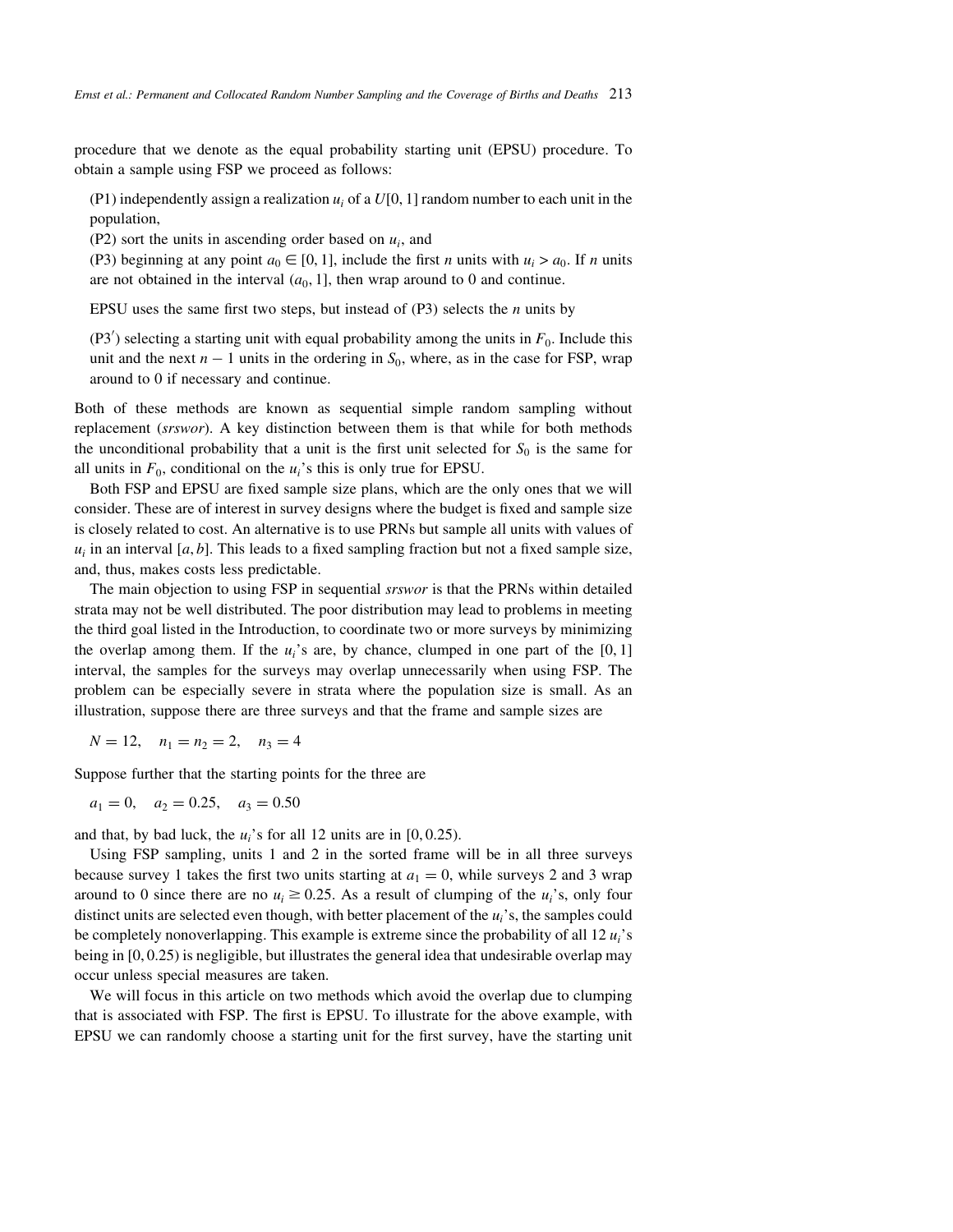for the second survey be the third unit following the starting unit for the first survey, and have the starting unit for the third survey be the third unit following the starting unit for the second survey. There will be no overlap.

The use of collocated random numbers (Brewer, Early, and Joyce 1972; Brewer, Early, and Hanif 1984) is another solution to this problem. This technique was originally developed as a way of reducing the randomness of sample size that accompanies Poisson sampling. The assignment of CRNs is accomplished as follows. A  $U[0, 1]$  random number is assigned to each unit in the frame. These numbers are sorted in ascending order and the rank  $R_i$  noted for each. A single  $U[0,1]$  random number  $\varepsilon$  is then generated and  $u_i = (R_i - \varepsilon)/N_0$  is calculated for each unit on the frame.

Collocation spaces the random numbers assigned to the population units an equal distance apart and eliminates the clumping that can occur with PRNs.

Note that in the above example there will be no overlap of the three initial samples if CRNs are used with the starting points  $a_1 = 0$ ,  $a_2 = 0.25$ ,  $a_3 = 0.50$ . However, if for each succeeding time period each of these samples is completely rotated by choosing as a starting point the CRN of the final unit selected for the survey for the previous time period, and if there are no births or deaths, then for the fourth time period, time period 3, two of the sample units for survey 3 will also be in sample for survey 1 and one will be in sample for survey 2. There will also be an overlap of the samples for survey 3 and either survey 1 or survey 2 for time periods 2, 4, and 5. There will never be any overlap of the samples for surveys 1 and 2 because  $n_1 = n_2$ . The same results hold for EPSU if the starting units for the three surveys are spaced as previously described.

### 3. The Effect of Births and Deaths

Let B denote the frame of births at time period 1 and suppose that it contains  $N_B$  units. Additionally, let  $F_{01}$  be the set of units in  $F_0$  that are "nondeaths" or "persistents," and suppose that  $F_{01}$  contains  $N_{01}$  units. The updated frame at time 1 is  $F_1 = F_{01} \cup B$ and contains  $N_1 = N_{01} + N_B$  units. The number of deaths is, thus,  $N_{00} = N_0 - N_{01}$ . The true proportion at time 1 of units that are births is then  $P_T = N_B/N_1$ . The sample selected from the time 0 frame is  $S_0$  and the time 1 sample is  $S_1$ . In this section we give implementations of PRN and CRN sampling for handling births and deaths and examine whether the sample proportion of births,  $P_s$ , is near  $P_T$ . If  $P_s$  differs from  $P_{\rm T}$  in expectation, this can be called a "selection bias," but we emphasize that this is different from the bias of an estimator  $-$  a topic briefly mentioned in Section 5. To avoid the negative connotations of the word "bias," we will refer to the quantity  $E(P<sub>S</sub>) - P<sub>T</sub>$  as a measure of "misallocation" rather than bias. Misallocation is just a measure of how far the sample departs from being proportionally allocated to births and persistents.

### 3.1. Permanent random numbers

When a frame is periodically updated for population changes, an operationally simple method is desirable for handling births. One option is to create separate strata for births. If the same strata definitions are used for the birth strata and the persistents strata, and many of the strata have few births in the population, then even an allocation of one unit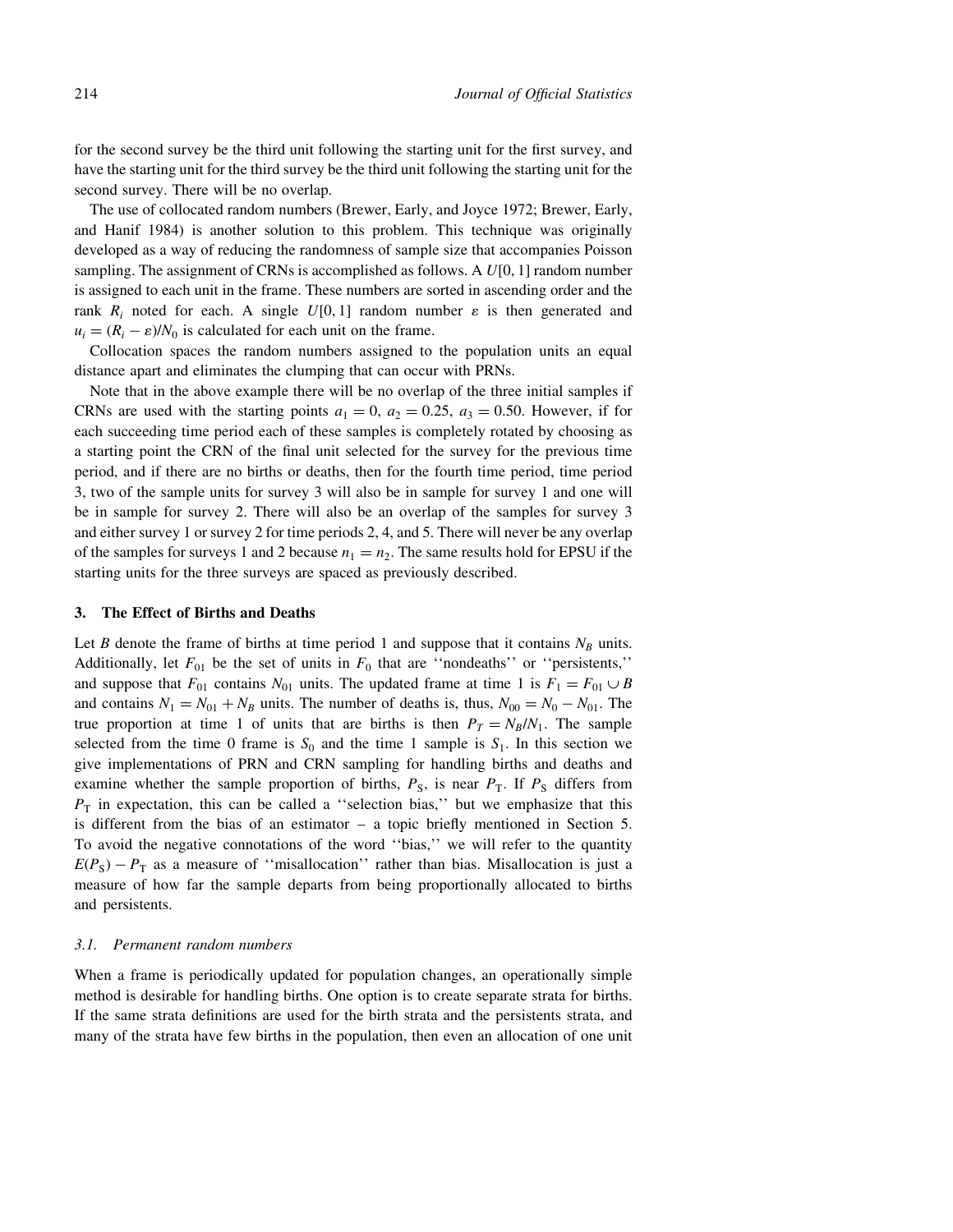to these birth strata may result in an overall sampling rate for birth units, in comparison with persistent units, that is undesirably high. If, however, broader strata are used for the birth units than the persistents to avoid this problem, this may lead to other undesirable outcomes, such as units with large differences in size having the same selection probability.

Another obvious approach, that we will study, is to repeat for the birth units the procedure used earlier for the old units. For PRN sampling, a  $U[0, 1]$  random number is assigned independently to each birth unit. Birth units and persistents are then sorted together based on PRN. Let  $a_0^*$  be the PRN of the last unit in the time 0 sample and suppose that the time 1 sample consists of the first *n* units with  $u_i > a_0^*$ . This is the case for either the FSP or the EPSU method. However, since it is only the EPSU method that avoids the overlap due to clumping, it is this PRN method on which we concentrate throughout the remainder of the article, except for an example following *Proposition* 1 illustrating the differences in the misallocations between the two methods. (As can be seen from the proofs of *Propositions* 1 and 2 below, it is the assumption that the time 1 sample consists of the first *n* units with  $u_i > a_0^*$  that results in the misallocation of birth units.) This approach appears to be quite similar to one used by Statistics Netherlands (van Huis, Koeijers, and de Ree 1994).

This type of sampling is appropriate when the entire sample in a stratum is being rotated. The U.S. Bureau of Labor Statistics (BLS), for example, is currently using this method for its Occupational Employment Statistics survey. Data are collected annually for this survey and BLS promises respondents that they will not be in sample more than once every three years, necessitating full sample rotation annually.

An alternative to full sample rotation that is used in many surveys is to rotate a part of each stratum – a topic not considered in detail here. The problem with extending the fixed sample size plan to partial rotation is that if the first  $n'$  of the time 0 sample units are replaced at time 1 by the first n' units with  $u_i > a_0^*$  and the remaining units at time 0 are retained at time 1, then while the expected proportion of births among the  $n'$  new units at time 1 is the same as that given in the propositions below, there are of course no births among the units retained at time 1. In addition, although there would be deaths among the retained units, they would not be compensated for in sample size by taking additional units. The PRN shift method, described by Ohlsson (1995), in which a moving fixedlength sampling window is used, avoids this problem with births, but leads to a random sample size.

The full-stratum rotation method that we do analyze for the EPSU method has a slight selection bias towards births as shown in *Propositions* 1 and 2.

To make the exposition clearer, we have separated the case of no deaths (*Proposition* 1) from one having both births and deaths (*Proposition 2*). This separation will be especially useful when considering CRN sampling in Section 3.2.

**Proposition 1.** Assume that  $n < N_1$  and that there are no deaths, i.e.,  $N_0 = N_{01}$ . Using the EPSU method of sampling described above, the expected proportion of the time 1 sample that is in  $B$  is

$$
P_{\text{EPSU}} = \frac{N_B}{N_1 - 1}
$$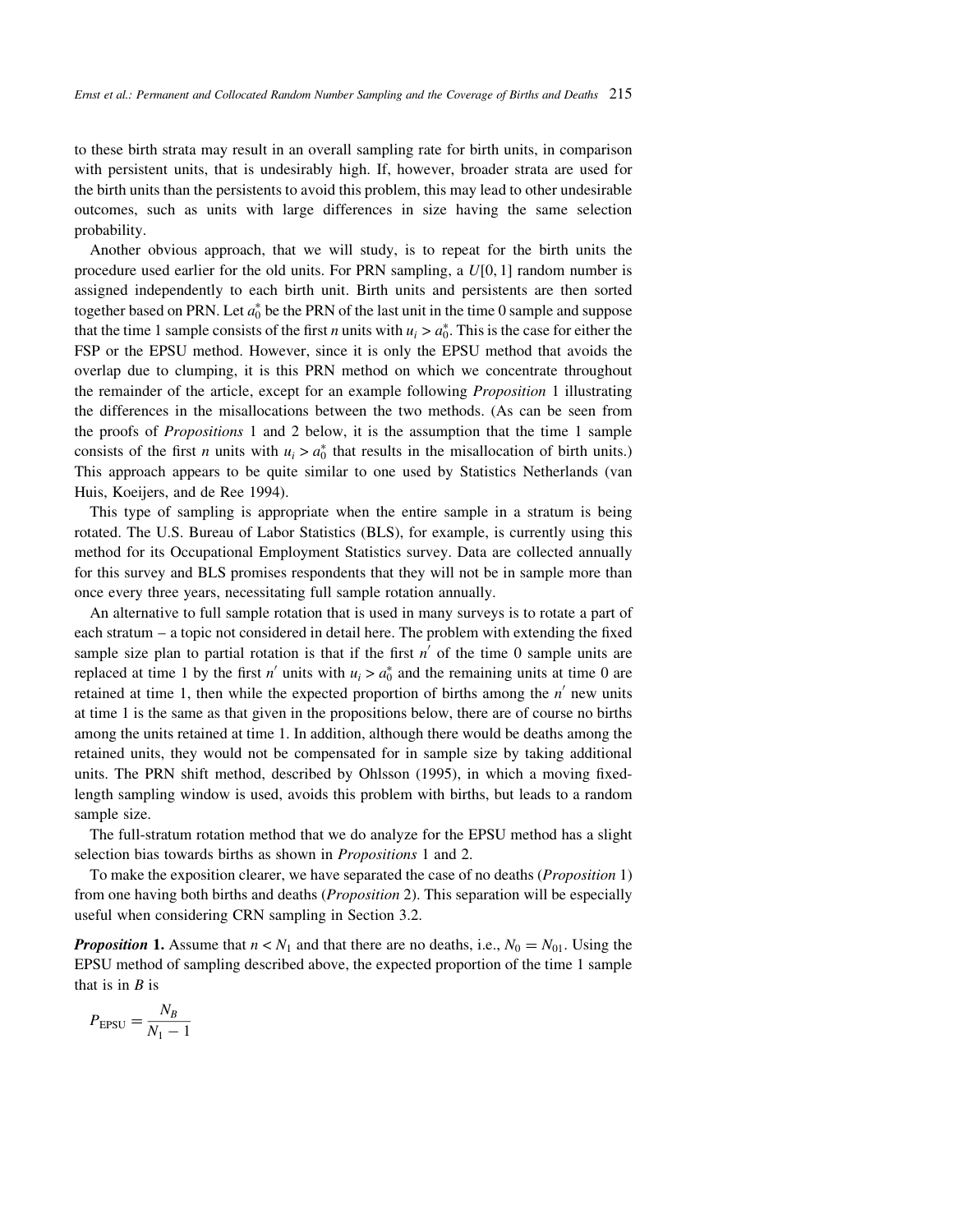*Proof:* The final unit selected for the  $S_0$  sample is a unit on the  $F_0$  frame. This unit is not among the first  $N_1 - 1$  units that can be selected for the  $S_1$  sample. Consequently, among these  $N_1 - 1$  units, exactly  $N_B$  are in B and, by the nature of PRNs, each of these  $N_1 - 1$ units has a probability  $N_B/(N_1 - 1)$  of being in B. This establishes (1).

The relative misallocation in the proportion of birth units in the  $S_1$  sample for EPSU sampling is

$$
\frac{P_{\text{EPSU}} - P_{\text{T}}}{P_{\text{T}}} = \frac{1}{(N_1 - 1)}
$$
(2)

Thus, the relative misallocation does not depend on  $n$  and is small when the population size  $N_1$  is large.

Interestingly, the same result does not hold for the FSP method. To see this, consider the following example.

*Example* 1. Suppose that  $(N_0, N_B, n) = (3, 1, 1)$ . For the EPSU method each of the three units in  $F_1$  other than the unit in  $S_0$  has equal probability of being selected as the  $S_1$ unit, and hence  $P_{\text{EPSU}} = 1/3$  in agreement with (1). However, consider the FSP method with  $a_0 = 0$ . Now among the four units in  $F_1$  the birth unit has equal probability of being in any one of the four positions in the ordering measured from 0. The birth unit will be the sample unit for the S<sub>1</sub> sample if and only if it is the second unit and hence  $P_{\text{FSP}} = 1/4$ , and thus for this example there is no misallocation of birth units for FSP. The difference in the FSP and EPSU results occurs because, even though for both methods the  $S_0$  sample unit cannot be a birth unit, which raises the probability that the  $S_1$  unit is a birth unit, in the case of FSP this is balanced by the fact that, if there is a unit in  $F_1$  between 0 and the  $S_0$  sample unit, it must be the birth unit. To carry this example further, suppose at time 1 three sample units are selected instead of one. Then for EPSU the probability of each of the units being the birth unit is 1/3. For FSP with  $a_0 = 0$  this probability is 1/4 for either of the first or second units being the birth unit, but 1/2 for the third unit since, if the birth unit is in either the first or fourth position in the ordering measured from 0, it is the third unit selected for the  $S_1$  sample. This illustrates that FSP can also result in a birth misallocation at time 1, but only if a large enough sample is chosen that it is possible to wrap around to  $a_0$ .

**Proposition 2.** Assume that  $n < N_1$  and that there may be deaths, that is  $N_{01} \leq N_0$ . The expected proportion of the time 1 sample that is in  $B$  is

$$
P_{\rm EPSU} = \frac{N_B}{N_1} \left( 1 + \frac{N_{01}}{N_0 (N_1 - 1)} \right) \tag{3}
$$

*Proof.* As in the first proof, if the final unit selected for the  $S_0$  sample is in  $F_{01}$ , then each of the first  $N_1 - 1$  units that can be selected for the  $S_1$  sample has a probability  $N_B/(N_1 - 1)$  of being in B. If, however, this final unit is a death, and hence not in  $F_1$ , then each unit in the frame  $F_1$  has a probability  $N_B/N_1$  of being in B. Since the probability that this final unit is in  $F_{01}$  is  $N_{01}/N_0$ , we have

$$
P_{\text{EPSU}} = \frac{N_{01}N_B}{N_0(N_1 - 1)} + \left(1 - \frac{N_{01}}{N_0}\right)\frac{N_B}{N_1}
$$

from which (3) follows after simplification.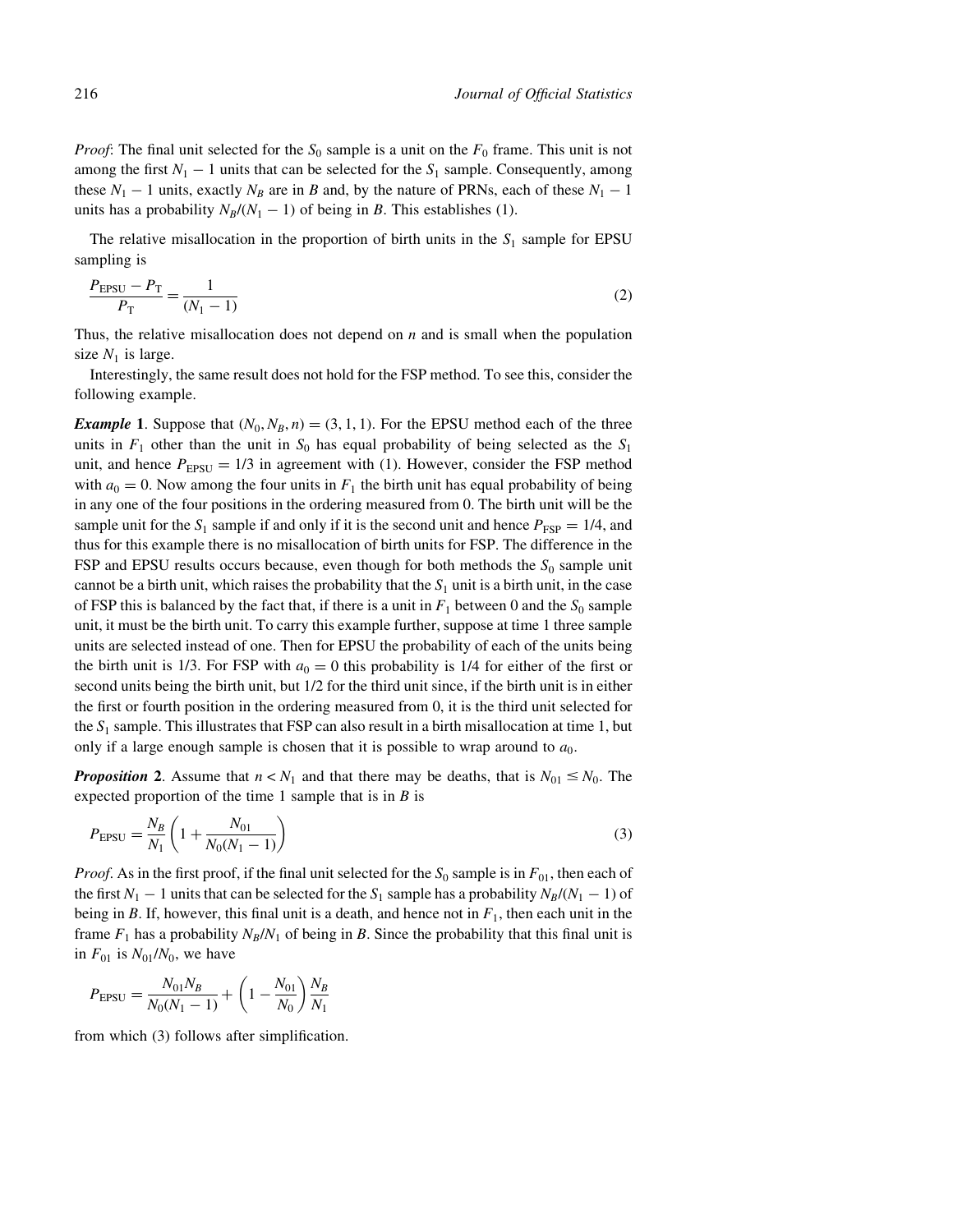The relative misallocation in the proportion of birth units in the  $S_1$  sample for EPSU in the general case is

$$
\frac{P_{\text{EPSU}} - P_{\text{T}}}{P_{\text{T}}} = \frac{N_{01}}{N_0 (N_1 - 1)} \le \frac{1}{N_1 - 1} \tag{4}
$$

As in the case when there are no deaths, the relative misallocation does not depend on  $n$ and is small for large  $N_1$ . The relative misallocation also decreases as the death rate,  $1 - N_{01}/N_1$ , increases.

#### $3.2.$ Collocated random numbers

Assigning collocated random numbers has the advantage of spreading the numbers evenly across the unit interval, but the analysis becomes quite complicated. The CRN method can also lead to some unexpected results for small populations, as we show in this section. Assume that the births are handled as the original units were. A  $U[0, 1]$  random number is assigned to each birth. These numbers are sorted in ascending order and the rank  $R_{Bi}$  noted for each unit. A single  $U[0, 1]$  random number  $\varepsilon_B$  is then generated and  $u_{Bi} = (R_{Bi} - \varepsilon_B)/N_B$  is calculated for every birth unit on the frame. The original CRNs and the new birth CRNs are then sorted together.

The results for collocated random number sampling are considerably more complicated to derive, and we have placed proofs in the Appendix. Assume that  $N_B \le N_0$ . We first consider the case  $N_{01} = N_0$ , i.e., there are no deaths. *Example* 2 illustrates a disconcerting phenomenon that occurs when the birth rate is extremely high and the sample size is small.

*Example* 2. Suppose that  $(N_0, N_B, n) = (4, 4, 1)$ . Let the rounded CRNs for the  $N_0 = 4$  old units be (0.20, 0.45, 0.70, 0.95) and the sample at time 0 be the first unit – the one with  $CRN = 0.20$ . The CRN assigned to the first birth unit will be in  $(0, 0.25)$ . If it is less than 0.20, then the next birth unit will receive a CRN somewhere in the interval  $(0.20, 0.45)$ . If the CRN for the first birth is larger than 0.20, it will have to be in  $(0.20, 0.25)$ . In either case, the sample unit at time period 1 must be a birth. In fact, this forced selection of a birth holds regardless of the particular CRNs used.

The general result for the expected proportion of births is given in *Proposition* 3, which shows that the problem disappears when the sample size is large.

**Proposition 3.** Assume that  $N_{01} = N_0$  and  $n < N_1$ . For CRN sampling, the expected proportion, denoted  $P_{\text{CRN}}$ , of the sample that is birth units is

$$
P_{\text{CRN}} = \frac{1}{n} \min \left\{ \left[ \frac{nN_0}{N_1} \right] \frac{N_B}{N_0}, \quad \left[ \frac{nN_B}{N_1} \right] \right\} \tag{5}
$$

where  $\lceil x \rceil$  is the smallest integer  $\geq x$ .

Note that  $(5)$  implies that

$$
P_{\rm CRN} - P_{\rm T} \ge 0 \tag{6}
$$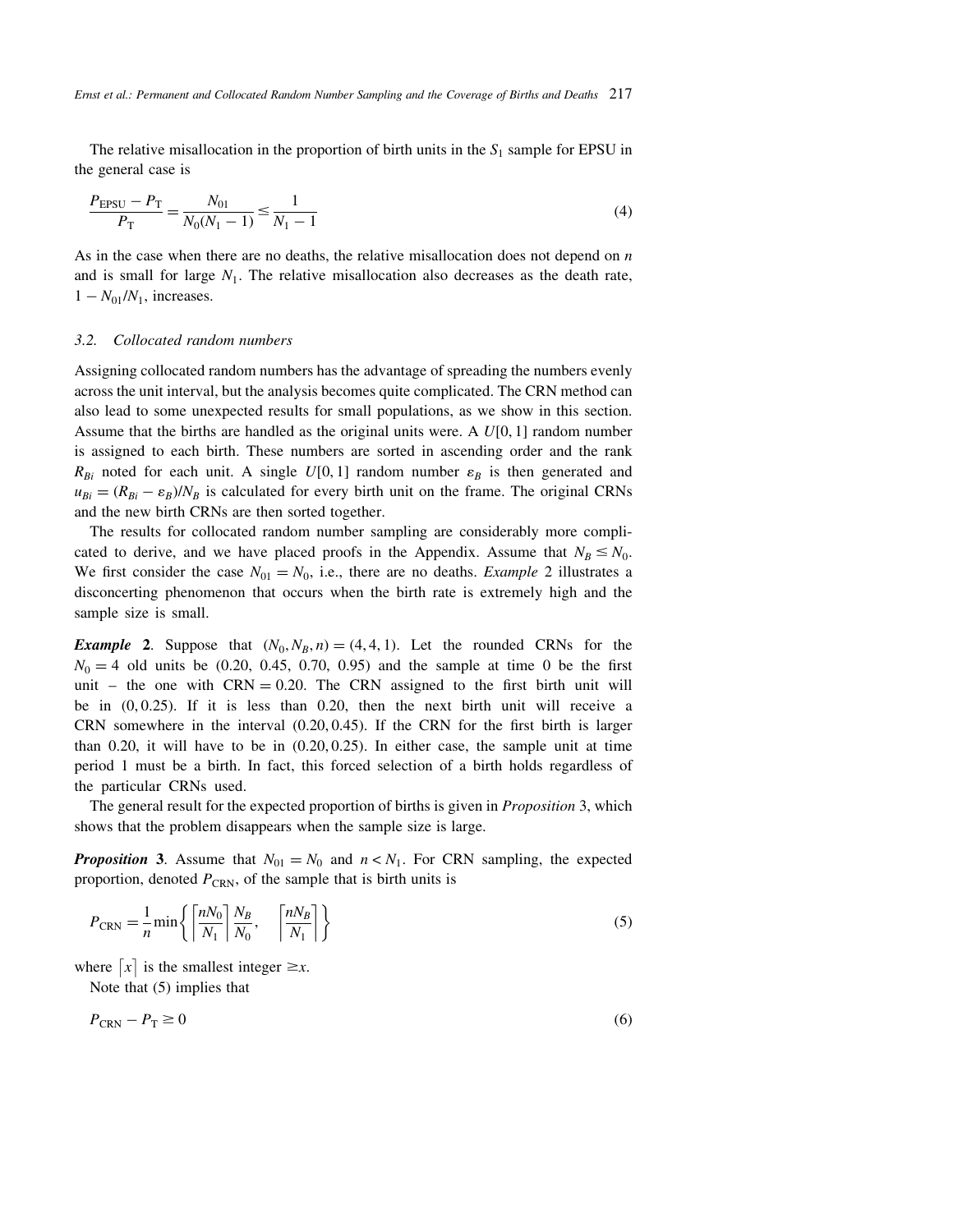and that

$$
\frac{P_{\text{CRN}} - P_{\text{T}}}{P_{\text{T}}} = \frac{1}{n} \min \left\{ \left( \left\lceil \frac{nN_0}{N_1} \right\rceil - \frac{nN_0}{N_1} \right) \frac{N_1}{N_0}, \left( \left\lceil \frac{nN_B}{N_1} \right\rceil - \frac{nN_B}{N_1} \right) \frac{N_1}{N_B} \right\}
$$
\n
$$
\leq \frac{1}{n} \min \left\{ \frac{N_1}{N_0}, \frac{N_1}{N_B} \right\} \leq \frac{2}{n} \tag{7}
$$

It follows from  $(6)$  and  $(7)$  that the CRN misallocation is nonnegative and that the relative misallocation is bounded above by  $2/n$ . As *n* varies, the expected number of excess birth units in sample fluctuates within these bounds, but the general trend in the misallocation is downward as  $n$  increases and is small for large  $n$ .

The proof of *Proposition* 3 in the Appendix shows (see expressions  $A.2-A.4$ ) that  $|n_B - nN_B/N_1|$  < 1 and  $|n_B/n - N_B/N_1|$  < 1/n. In other words, the realized number of births selected with CRN will be within 1 unit of the expected number. Consequently, for large  $n$ , being off from the expectation by 1 unit is nothing to worry about. On the other hand, when  $n$  is small, being off by 1 may be a large percentage misallocation. In *Example* 2 we have,  $P_{\text{CRN}} = \min\{ [4/8], [4/8] \} = 1$ , reflecting the fact that, in this extreme case, we have no choice but to select a birth at time 1. Note that if EPSU sampling was used, then Proposition 1 implies that  $P_{\text{PRN}} = 4/7$  compared to the proportion of births in the population which is 1/2. Thus, the degree of misallocation is less for EPSU than for CRN.

An advantage of CRN sampling is that it offers tighter control over the sample allocation than PRN because of the way the CRNS are spaced in the interval. That is, while the realized number of births for CRN sampling is always within 1 of the expected number when there are no deaths, the only restrictions on  $n<sub>B</sub>$  for PRN sampling are that  $\max\{n - N_0 + 1, 0\} \le n_B \le \min\{N_B, n\}.$ 

The following two examples illustrate the ideas behind the proof of Proposition 3. In particular, they illustrate the key results (A.4) and (A.5) with the first expression following "min" in (A.5) applicable in *Example* 3 and the second expression applicable in Example 4.

*Example* 3. Suppose that  $(N_0, N_B, n) = (5, 4, 3)$  and the CRN of the last sample unit in  $S_0$  is  $a_0^* = .27$ . The smallest interval of the form (.27, x] for which there must be CRNs of at least  $n-1$  units in the interval is (.27, .52). The CRN of 1 unit in  $F_0$  and 1 unit in B is in this interval. The third unit to be selected for  $S_1$  is in B if and only if there is a unit in B with CRN in the interval (.52, .67) since the CRN of the first unit in  $F_0$  with CRN > .52 is .67. The probability that there is such a unit in B is .6. Hence  $n_B = 1$  or 2 and  $P(n_B = 2) = .6$ .

*Example* 4. The only change from *Example* 3 is that  $n = 4$ . Then with x defined as in *Example* 3, we have  $x = .67$ , since there are in (.27, .67) the CRNS of 2 units in  $F_0$  and the CRNs of either 1 or 2 units in B. Furthermore, there will be 2 units in B in  $S_1$  if and only if there is at least 1 unit in B with CRN in the interval  $(.52, 87)$ , which is always the case. Hence  $P(n_B = 2) = 1$ .

We next consider the general case for CRNs, that is  $N_{01} \leq N_0$ . We proceed to derive an expression for  $P_{CRN}$ , which is much more complex than for the case  $N_{01} = N_0$ . For each positive integer m, let  $S_{1m}$  denote the first m units in  $F_0 \cup B$  (that is including deaths)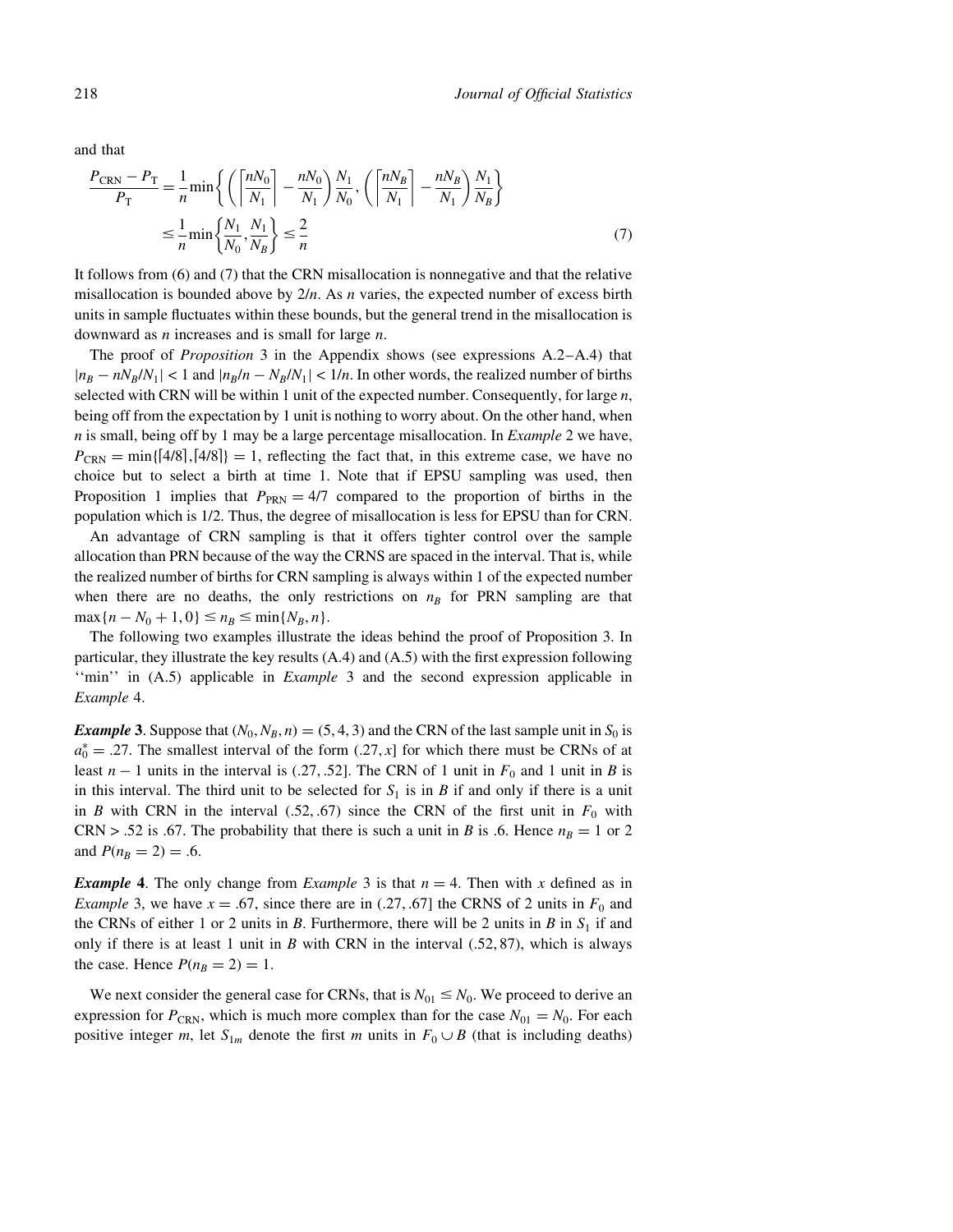following the last unit in  $S_0$ . CRN sampling begins at the first unit after the last one in the time 0 sample and marches through the updated frame until the desired sample of size  $n$  is obtained, skipping over a death whenever one is encountered. In symbols, we seek the smallest *m* such that  $S_{1m} \cap F_1$  has exactly *n* elements, and hence  $S_1 = S_{1m} \cap F_1$ . The number of deaths between times 0 and 1 is  $N_{00} = N_0 - N_{01}$ . The range of m is given by the set  $M = \{m : n \le m \le n + N_{00}\}\$  since, with 0 deaths, we have to traverse only *n* units to obtain the sample, but with deaths, we may need to skip over all  $N_{00}$  of them before getting a sample of  $n$ .

In *Proposition* 4 below  $h(x, t, a, b)$  denotes the hypergeometric probability of x successes in  $x + t$  trials when there are a successes and b failures in the population, i.e.,

$$
h(x, t, a, b) = {a \choose x} {b \choose t} / {a + b \choose x + t}
$$

**Proposition 4.** Let  $n_{Bm}$  denote the number of units in  $S_{1m} \cap B$ ,  $N' = N_0 + N_B$ , and  $n'_{Bm} = |mN_B/N'|$ . Next, let  $n_{0m}$ ,  $n_{01m}$  denote the number of elements in  $S_{1m} \cap F_0$ ,  $S_{1m} \cap F_{01}$ , respectively, and  $s_{1fm}$  denote the final sample unit in  $S_{1m}$ . For each m there are at most three different ways that m can be the smallest integer for which  $S_{1m} \cap F_1$ has exactly  $n$  elements, namely:

$$
n_{Bm} = n'_{Bm}, n_{01m} = n - n'_{Bm}, \text{ and } s_{1fm} \in F_{01}
$$
 (8)

$$
n_{Bm} = n'_{Bm} + 1, n_{01m} = n - n'_{Bm} - 1, \text{ and } s_{1fm} \in B
$$
\n(9)

$$
n_{Bm} = n'_{Bm} + 1, n_{01m} = n - n'_{Bm} - 1, \text{ and } s_{1fm} \in F_{01}
$$
 (10)

Then, the expected proportion of a sample of size *n* that is birth units is the sum of the number of births in the events  $(8)$ ,  $(9)$ , and  $(10)$  times their respective probabilities of occurrence divided by the total sample size. Symbolically, this is

$$
P_{\text{CRN}} = \frac{1}{n} \sum_{m \in M} (n'_{Bm} P_{LF_{01}m} + (n'_{Bm} + 1) P_{UBm} + (n'_{Bm} + 1) P_{UF_{01}m})
$$
(11)

where  $P_{LF_{0},m}$ ,  $P_{UBm}$ , and  $P_{UF_{0},m}$  are the probabilities associated with (8), (9), and (10) respectively and are shown to be

$$
P_{LF_{01}m} = P(n_{Bm} = n'_{Bm}) \frac{N_{01}}{N_0} h(n - n'_{Bm} - 1, m - n, N_{01} - 1, N_{00})
$$
\n(12)

$$
P_{UB_1m} = (P(n_{Bm} = n'_{Bm} + 1) - P(n_{B(m-1)})
$$
  
=  $n'_{Bm} + 1$ )/  $\times$   $h(n - n'_{Bm} - 1, m - n, N_{01}, N_{00})$  (13)

$$
P_{UF_{01}m} = P(n_{B(m-1)} = n'_{Bm} + 1) \frac{N_{01}}{N_0} h(n - n'_{Bm} - 2, m - n, N_{01} - 1, N_{00})
$$
(14)

where  $P(n_{Bm} = n'_{Bm})$ ,  $P(n_{Bm} = n'_{Bm} + 1)$ ,  $P(n_{B(m-1)} = n'_{Bm} + 1)$  are computed from (A.8),  $(A.9)$  and  $(A.14)$ .

*Proposition* 4 can be interpreted as follows. At time 1 we update the frame with births but, for the moment, we just note which units are deaths without removing them. To select the time 1 sample, we start with the first unit beyond where the time 0 sample left off. If we go some arbitrary number  $m$  of units further on the list (including deaths) and the number of births,  $n_{Bm}$ , in this sample plus the number of persistents,  $n_{01m}$ , equals the desired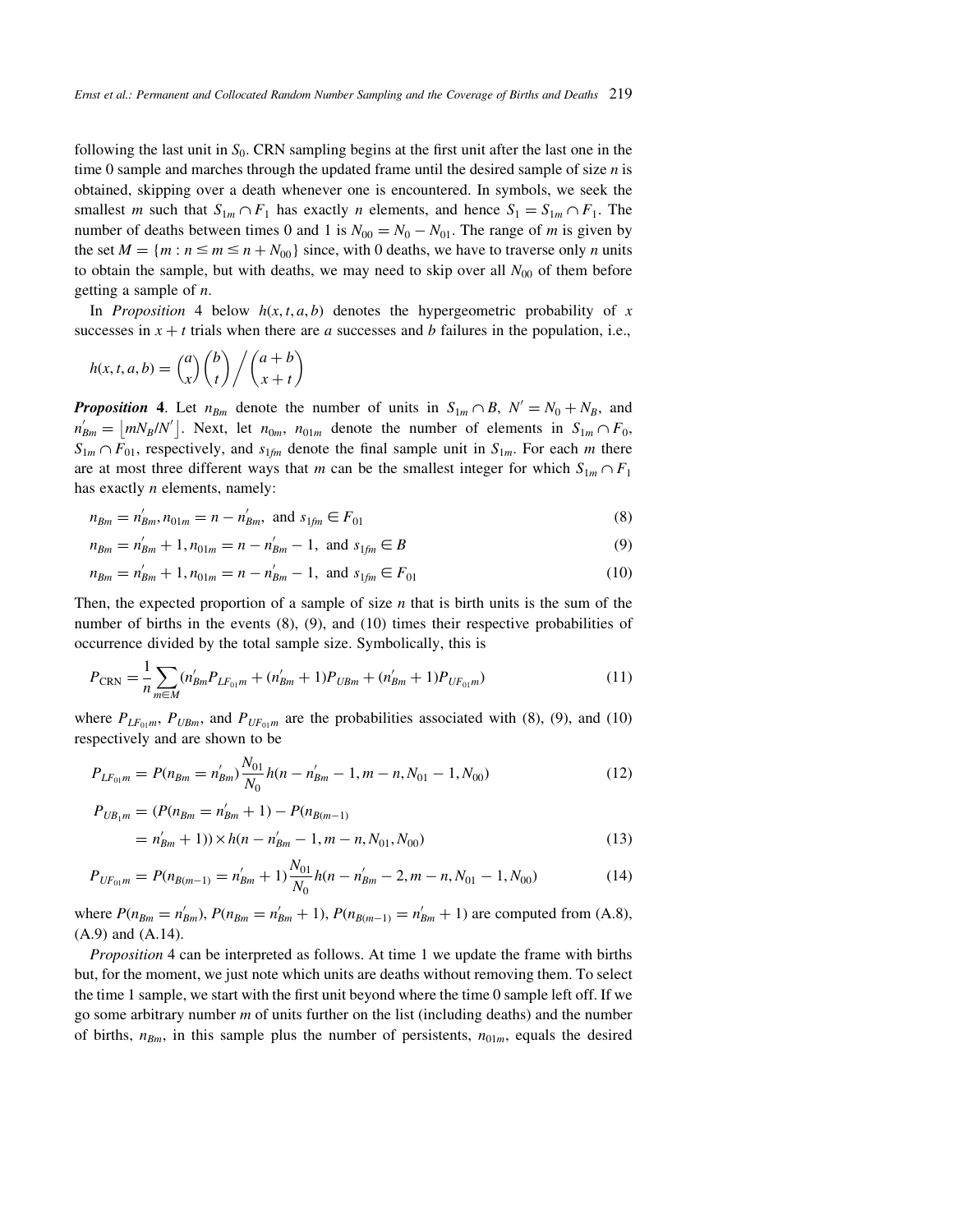sample size  $n$  (after throwing away deaths), then this sample is a possibility for being the one with the smallest  $m$ . Because of the random ordering of the collocated units, a probability is associated with each possible value of m. Depending on the last unit in the  $S_{1m}$ sample, the probability of obtaining a particular number of persistents and passing over a particular number of deaths is hypergeometric. For instance, associated with (8) and (12) is

$$
h(n - n'_{Bm} - 1, m - n, N_{01} - 1, N_{00}) = \frac{\binom{N_{01} - 1}{n - n'_{Bm} - 1} \binom{N_{00}}{m - n}}{\binom{N_{01} + N_{00} - 1}{m - n'_{Bm} - 1}}
$$

which is the probability of (a) selecting  $n - n'_{Bm} - 1$  persistents from the  $N_{01} - 1$ population persistents (given that the last unit in  $S_{1m}$  is a persistent) and (b) having to pass over  $m - n$  deaths from the  $N_{00}$  population deaths. The remaining two terms in (12) are obtained as follows. It is shown in the proof in the Appendix that if  $n_{Bm} = n'_{Bm}$ then  $s_{1fm} \in F_0$  and hence  $P(s_{1fm} \in F_{01} | n_{Bm} = n'_{Bm}) = N_{01}/N_0$ . Finally  $P(n_{Bm} = n'_{Bm})$ , which is given in  $(A.8)$  and  $(A.9)$ , is obtained from  $(A.4)$  and  $(A.5)$  in the proof of *Proposition* 3 and the fact that the distribution of  $n_{Bm}$  is independent of the set of deaths among units in  $F_0$ . The remainder of the proof of *Proposition* 4 uses similar ideas.

#### **Numerical Comparisons** 4.

Because the effects of different parameters on the expected proportions of births are difficult to discern in some of the earlier formulas, we present some numerical results in this section. First, we calculated the relative misallocation for EPSU sampling in (4) using various population sizes ranging from 5 to 100. Equal birth and death rates, from 0.2 to 0.8, were used so that the population was stable  $(N_0 = N_1)$ . The relative misallocation  $(P_{ESU} - P_T)/P_T$  is plotted in Figure 1 versus the  $N_1$  population size. The four panels show the different birth rates. The relative misallocation, which is independent of sample size, can be as large as 0.20 for  $N_1 = 5$  but decreases rapidly as the population size increases.

Figure 2 shows the relative misallocations for CRN sampling plotted versus the sample size for the same four birth rates. Equal birth and death rates were again used and relative misallocations were computed as  $(P_{CRN} - P_T)/P_T$  with  $P_{CRN}$  computed from (11). Population sizes of  $N_0 = 5$ , 10, 50, 100, and 200 were used. Expression (11) was evaluated for samples of  $n = 1, 3, 5, 20, 35,$  and 50 in cases where  $n < N_0$ . The results for the different population sizes are shown in Figure 2 with different shades of gray. The points are jittered slightly to minimize overplotting. For a given sample size, the shading goes from dark gray for the smallest value of  $N_0$  to light gray for the largest. For example, for  $n = 5$ , there are four population sizes having  $n < N_0$ :  $N_0 = 10$ , 50, 100, 200. The darkest gray dot is for  $N_0 = 10$ , the lightest gray dot is for  $N_0 = 200$ , while  $N_0 = 50$ and 100 are intermediate shades. As the figure shows, the main determinant of misallocation is the sample size with population size much less important. For samples of size 1 the relative misallocation can be as much as  $50\%$ , but decreases rapidly as *n* increases.

Since the earlier analytic work was confined to two time periods, we conducted a simulation study to examine the performance of EPSU and CRN sampling over three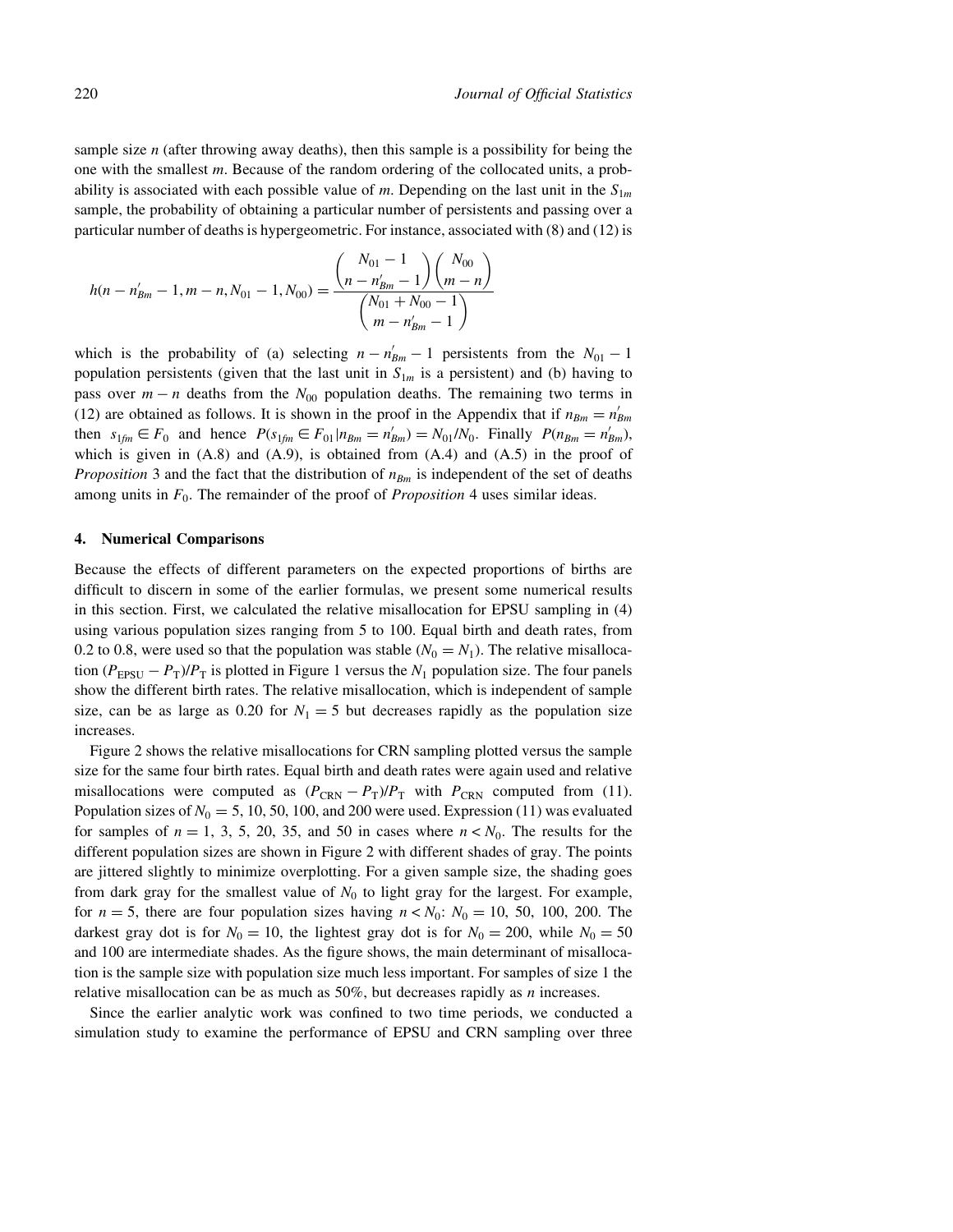

Fig. 1. Relative misallocation to births in PRN(EPSU) sampling for four birth rates and various population sizes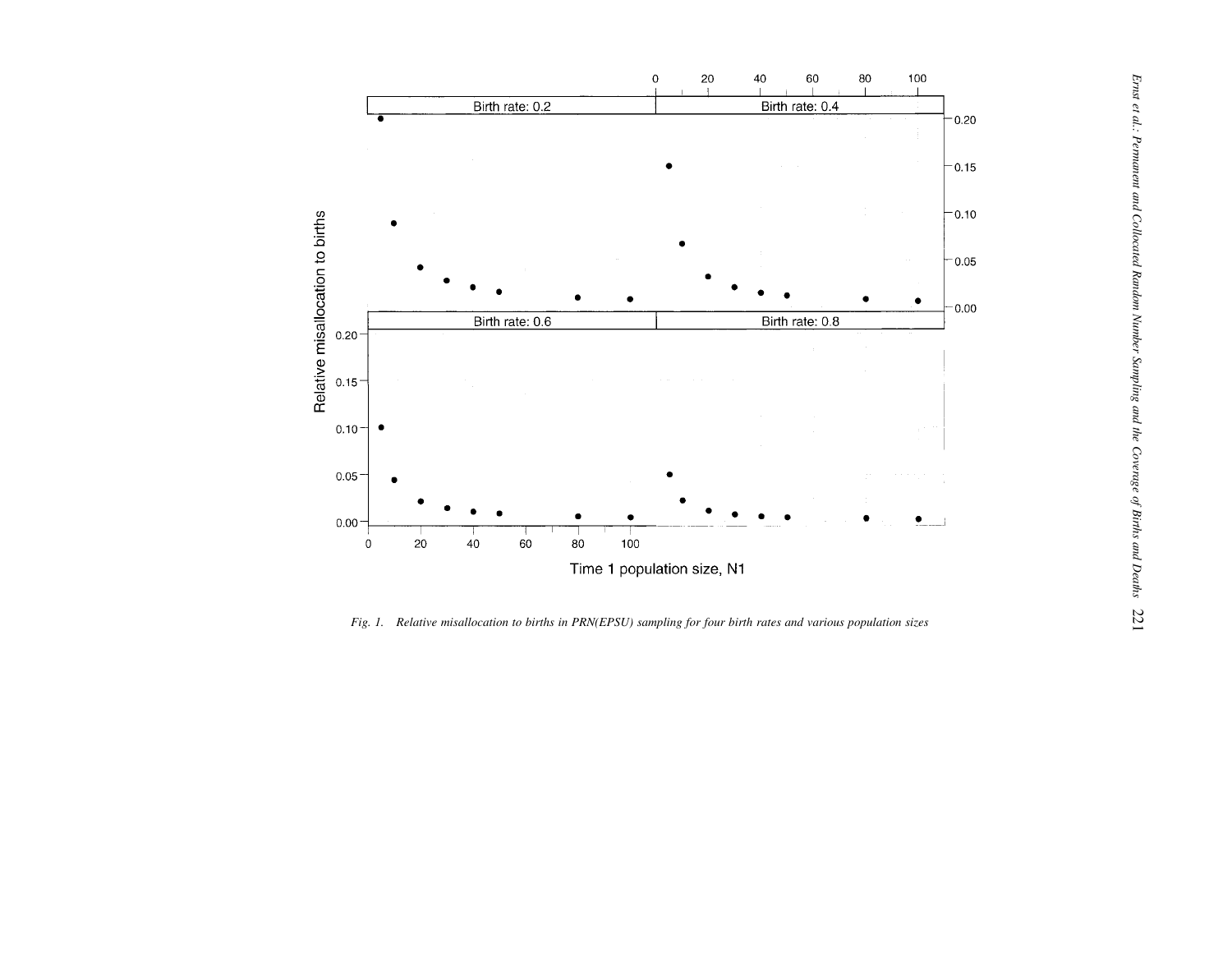

Fig. 2. Relative misallocation to births in CRN sampling for four birth rates and various population sizes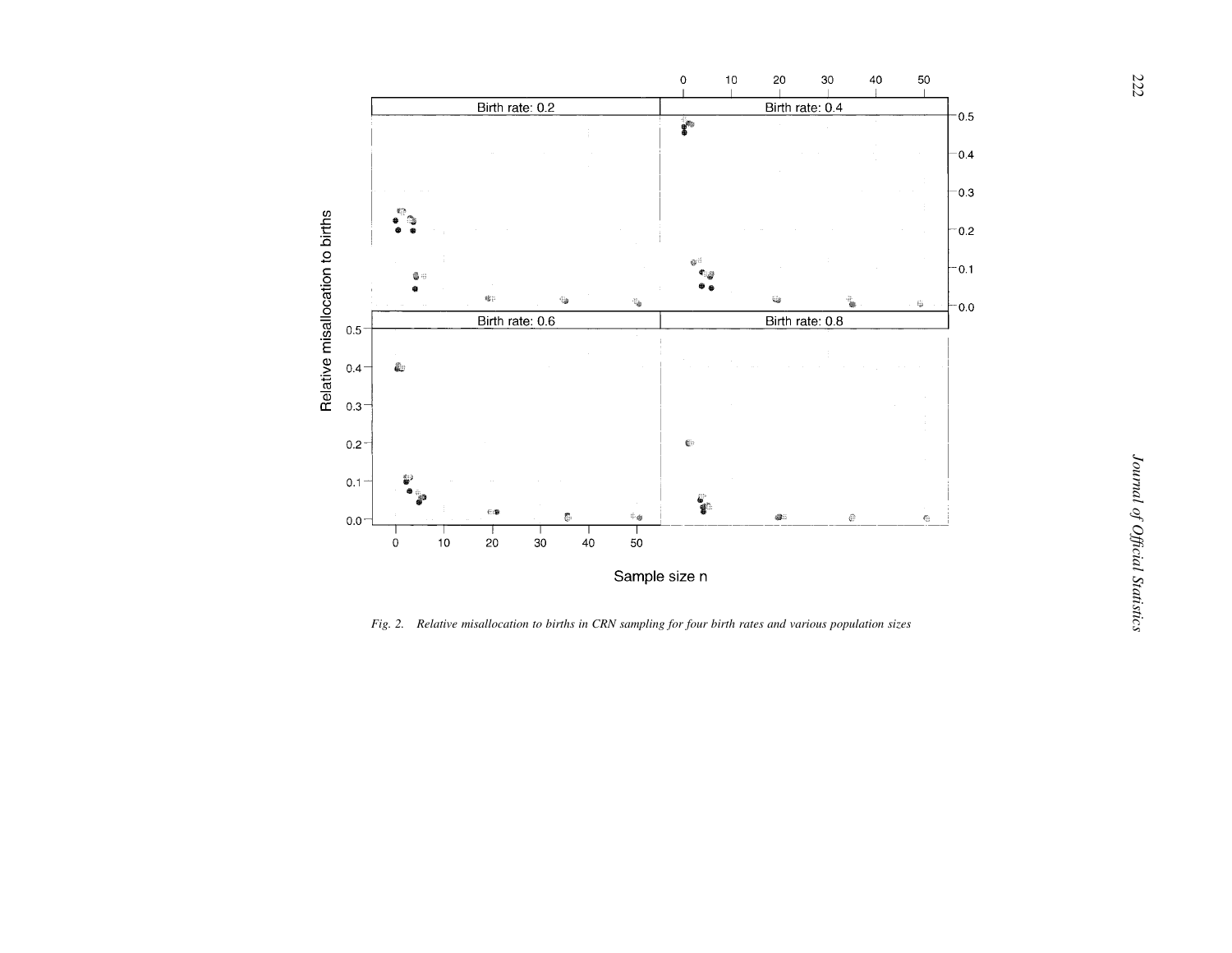periods ( $t = 0$ , 1, and 2). An initial population of  $N_0 = 200$  was used and equal birth and death rates of 0.2 were assumed to generate the populations at  $t = 1, 2$ . Persistents at  $t = 1$ were identified by generating a Bernoulli random variable for each of the  $N_0 = 200$  time 0 units. If the random variable was larger than 0.2, then the unit was a persistent; otherwise, it was a death. To generate the number of births at  $t = 1$ , a realization from a Poisson distribution was generated with parameter 0.2 $N_0$ . For the  $t = 2$  population the procedure was repeated: each  $t = 1$  persistent was given a 0.2 chance of death and a Poisson number of births generated with parameter  $0.2N_1$ . PRNs and CRNs were assigned to original units and births as described in Sections 2 and 3. At both times, samples of  $n = 1, 3, 5, 20, 35$ , and 50 were selected in cases where  $n < N_0$  (and  $N_1$ ). At time  $t + 1$  ( $t = 0, 1$ ) the sample consisted of the first *n* units with PRNs (or CRNs) larger than the  $u_i$  associated with the last sample unit at time  $t$ . This procedure of population generation and sample selection was repeated 10,000 times for every sample size.

Relative misallocations like those above were then computed. Let  $N_{B1}$  be the number of births in the  $t = 1$  population,  $N_{012}$  the number of units that persist through  $t = 0, 1$ , and 2,  $N_{B12}$  be the number of time 1 birth units that persist at  $t = 2$ , and let  $N_{B2}$  equal the number of births at time 2. Further, let  $n_{B1}$ ,  $n_{012}$ ,  $n_{B12}$ , and  $n_{B2}$  be the corresponding numbers of units in a sample of size *n*. The relative misallocations in the simulations were computed



Fig. 3. Relative misallocations for PRN (EPSU) and CRN simulations for different sample sizes from a population of 200. Triangles are PRN; circles are CRN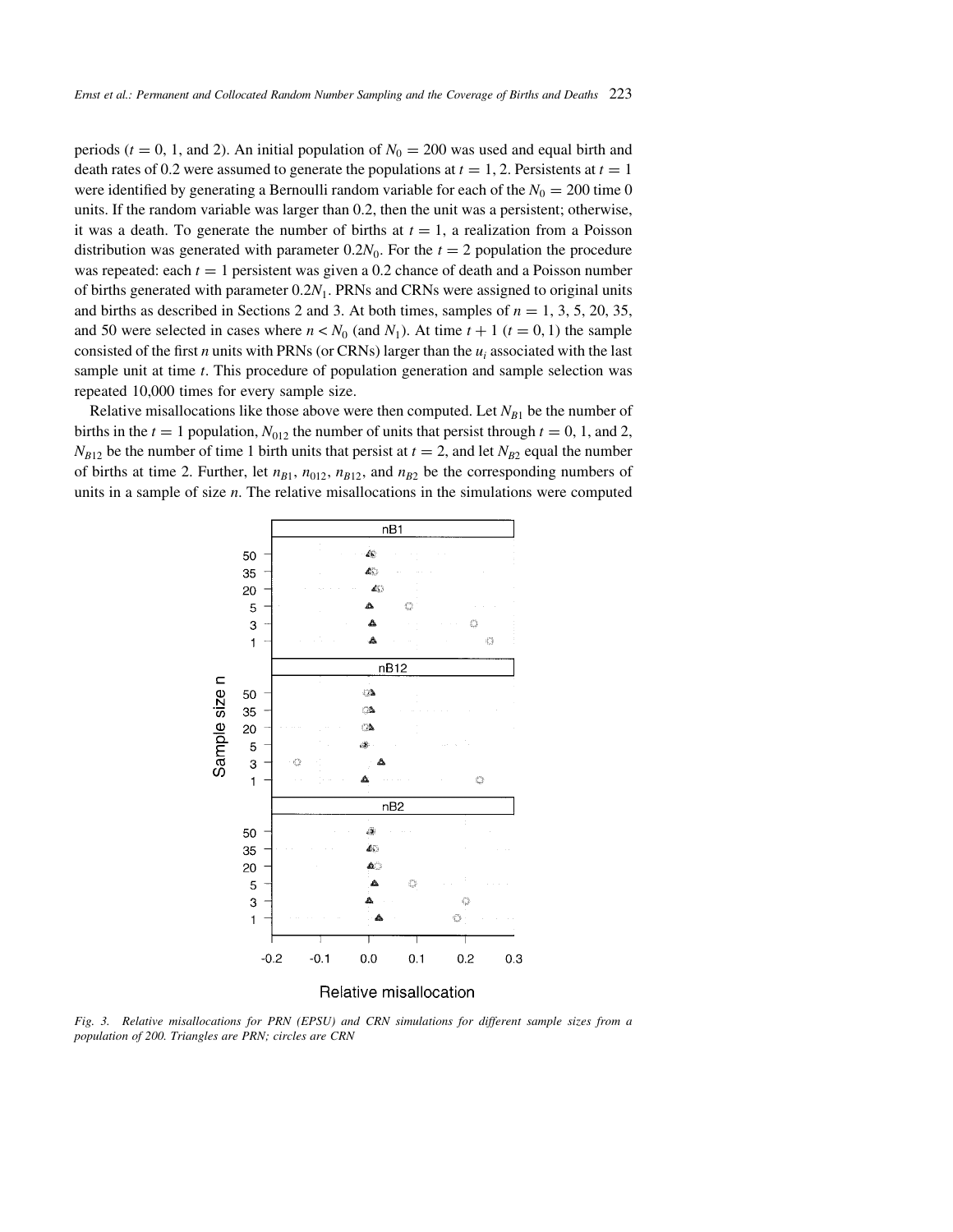as  $(\bar{P}_s - \bar{P}_T)/\bar{P}_T$ , where  $\bar{P}_s = \sum P_{si}/10,000$  and  $P_{si}$  is sample proportion of units of a specified type (births or persistents) in sample  $i$ , and the summation is across the 10,000 simulations. The average population proportion was calculated as  $\bar{P}_T = \sum P_{Ti}$ 10,000 where  $P_{Ti}$  is the true population proportion in simulation *i*. Due to the way that the number of births and deaths were randomly generated in the simulations, these population proportions can vary among the runs.

Figure 3 is a dotchart of the relative misallocations for  $n_{B1}$ ,  $n_{B12}$ , and  $n_{B2}$ . A panel for  $n_{012}$  is omitted since  $n = n_{012} + n_{B12} + n_{B2}$ . Note that  $n_{B1}$  corresponds to  $t = 1$ , and  $n_{B12}$ and  $n_{B2}$  to  $t = 2$ . For sample sizes of  $n = 1, 3$ , and 5, the misallocation is much less for EPSU sampling than for CRN. The CRN technique tends to over-allocate the new births  $(n_{B1}$  and  $n_{B2})$  at both  $t = 1$  and 2 for the small sample sizes. For sample sizes of 20 and larger the discrepancy between EPSU and CRN sampling disappears since the relative misallocations approach 0 for both techniques.

CRN sampling offers the possibility of tighter control over the sample allocation than EPSU because of the way the CRNs are spaced on the unit interval. To investigate this, we calculated, for both the EPSU and CRN simulations, a relative misallocation for simulation run *i* as  $(P_{Si} - P_{Ti})/P_{Ti}$  where the proportions are for the four types of units mentioned above subscripted by  $B1$ , 012,  $B12$ , and  $B2$ . Figure 4 gives box plots of these quantities for samples of sizes 20, 35, and 50 for the 10,000 simulation runs. The box plots for the combination (EPSU,  $n = 20$ ), for example, are labeled on the horizontal axis as EPSU20. Other combinations use the same convention. The whiskers in the plot extend to the extreme values of the data or a distance 1.5 times the interquartile range from the center, whichever is smaller. The horizontal white line across each box is at the median and outlying points are shown as dots. The key point to note is that the distributions of relative misallocations are much tighter for the CRN samples than for EPSU. EPSU



Fig. 4. Box plots of relative misallocations in PRN (EPSU) and CRN samples for  $n = 20, 35,$  and 50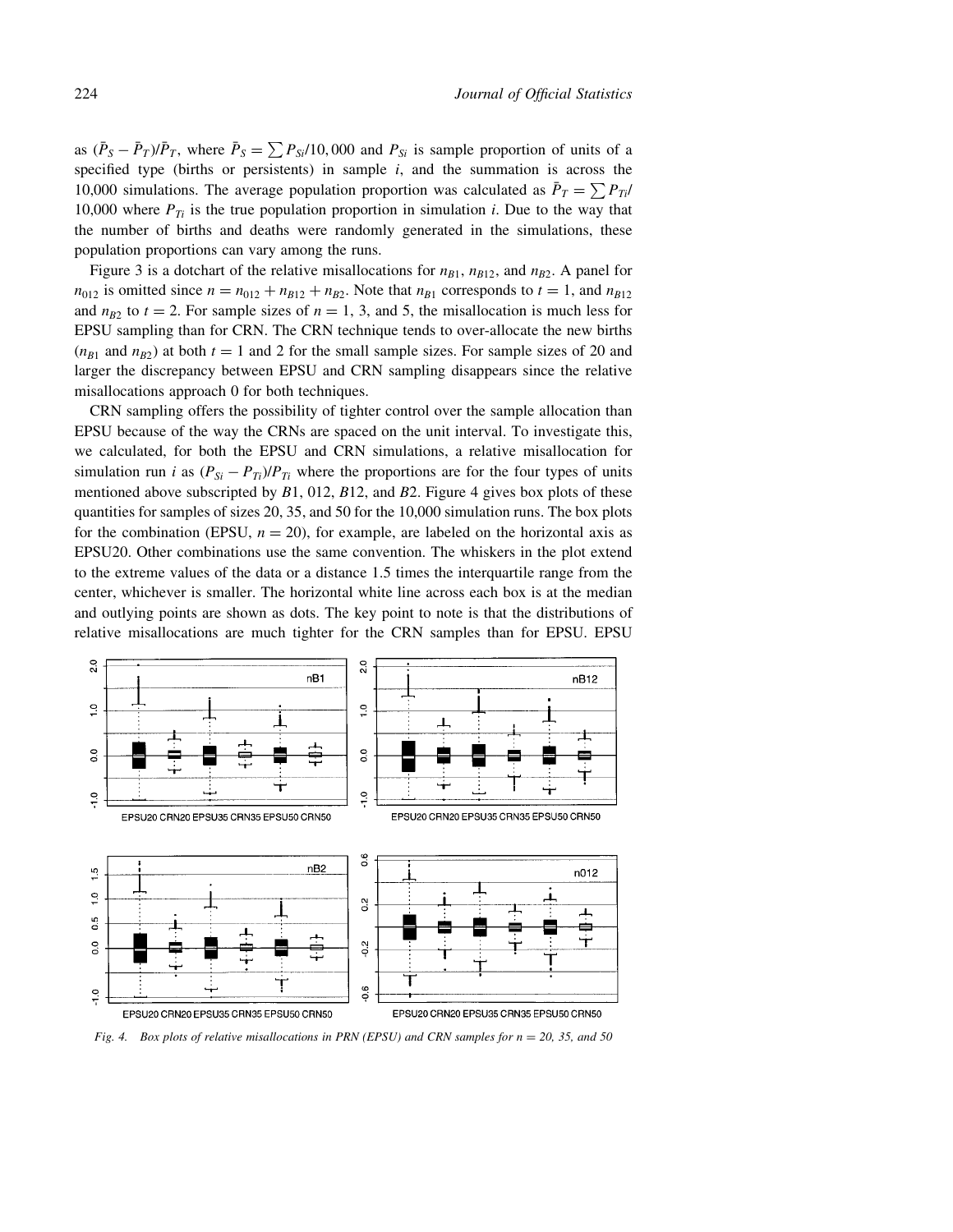sampling produces noticeably larger interquartile ranges and generates more extreme misallocations for all four types of units.

#### **Conclusions** 5.

Permanent random number sampling and collocated random number sampling are appealing methods because they are simple to execute and offer practical ways of controlling sample overlap between different surveys and between time periods for a single survey. CRN sampling was developed to eliminate the clumping that can occur with PRNs and to provide more control over sample allocations. Although intuitively reasonable, the CRN method leads to much more complicated theoretical analysis than does PRN sampling.

We have studied particular implementations of PRN and CRN sampling that yield fixed sample sizes and rotate entire stratum samples at once. There are instances where equal probability PRN or CRN sampling can yield samples that in expected value are far from proportionally allocated to births and persistent units. The closeness of the EPSU allocation to proportionality, for example, depends on the size of the population. The creation of small strata combined with the use of the fixed sample size EPSU method with complete sample rotation should be avoided if a proportional allocation is high priority in a survey. For CRN sampling the large departures from proportionality occur at small sample sizes.

If at time 1 all units are incorrectly assumed to have a selection probability of  $n/N$ , and hence weighted by  $N/n$ , a biased estimator of total will generally result when using the PRN and CRN implementations considered here. This bias can be avoided by using the Horvitz-Thompson estimator, which differentially weights the birth and persistent units. However, calculation of the selection probabilities for the births and persistents requires the use of either *Proposition* 1, 2, 3, or 4, which, particularly in the case of *Proposition* 4, is cumbersome. An alternative, easily calculable, estimator is the poststratified estimator with  $F_{01}$ and B the two poststrata. However, if it is possible that either  $n_{01} = 0$  or  $n_B = 0$ , then this poststratified estimator is not unconditionally unbiased without modification.

Finally, we note that different variants of PRN and CRN sampling have been used by different countries. The most commonly used procedures appear to be ones that allow the sample size to be random, perhaps because of a realization that statistical properties of these methods are easier to derive. Each variant may require separate theory to describe its properties. We hope that the methods presented here will be useful in analyzing other alternatives that are in use.

### **Appendix**

**Proof of Proposition 3.** Let  $n_0$ ,  $n_B$  denote the random number of sample units in a CRN sample of size *n* that are in  $F_0$ , *B*, respectively. Note that to establish (5) it is sufficient to show that

$$
E(n_B) = \min\left\{ \left[ \frac{nN_0}{N_1} \right] \frac{N_B}{N_0}, \left[ \frac{nN_B}{N_1} \right] \right\}
$$
 (A.1)

Define

$$
n'_0 = \left\lfloor nN_0/N_1 \right\rfloor, \quad n'_B = \left\lfloor nN_B/N_1 \right\rfloor \tag{A.2}
$$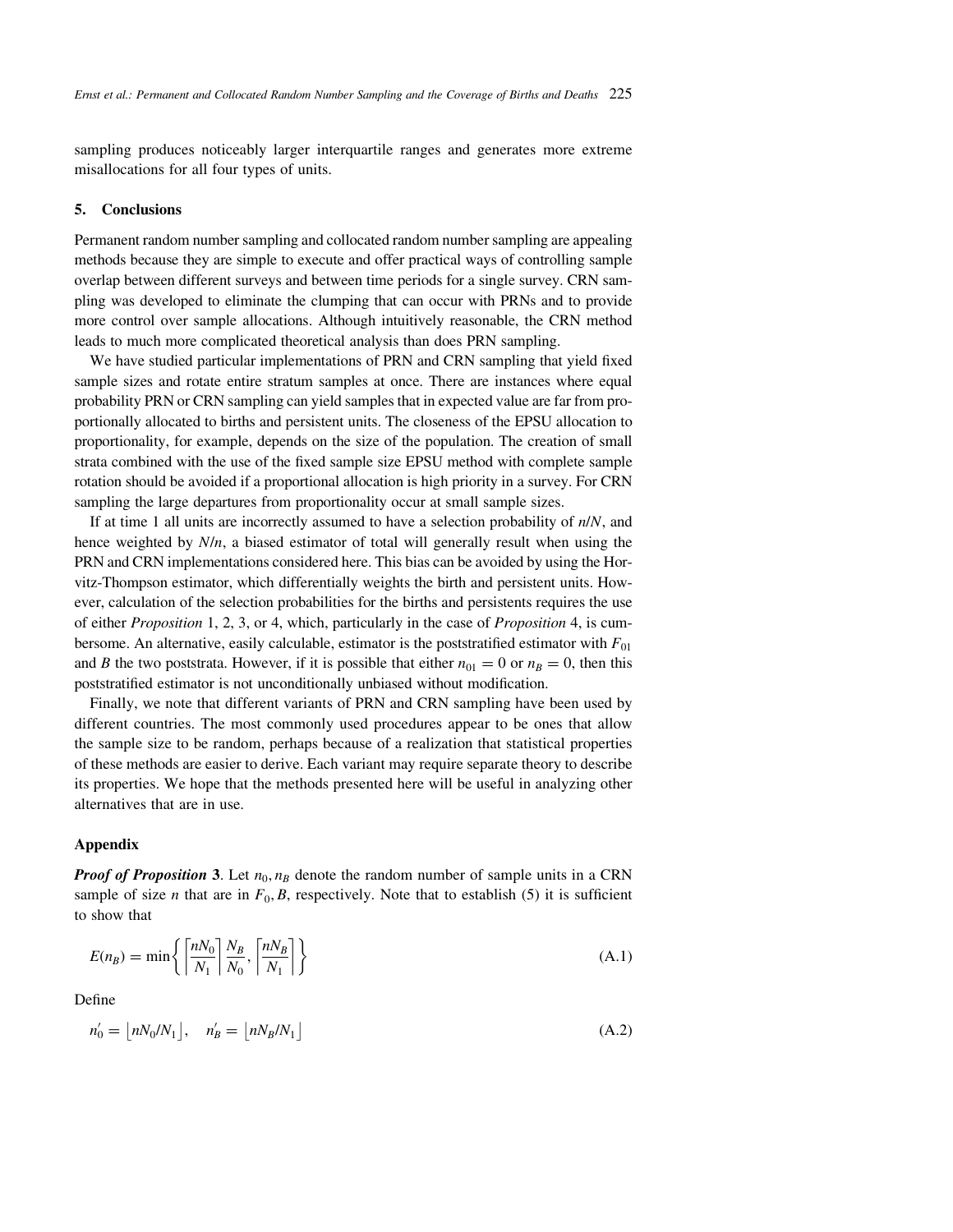where  $|x|$  is the largest integer  $\leq x$ . Since there are no deaths,  $N_1 = N_0 + N_B$ . Note that if  $nN_B/N_1$  is an integer, then so is  $nN_0/N_1$  and also  $n'_0 + n'_B = n$ . Otherwise,  $n'_0 + n'_B = n - 1$ . We will show that

if 
$$
nN_B/N_1
$$
 is an integer then  $n_B = n'_B$ ; 
$$
(A.3)
$$

and if 
$$
nN_B/N_1
$$
 is not an integer then  $n_B = n'_B$  or  $n_B = n'_B + 1$  (A.4)

and

$$
P(n_B = n'_B + 1) = \min\left\{ \left[ \frac{nN_0}{N_1} \right] \frac{N_B}{N_0} - n'_B, 1 \right\}
$$
 (A.5)

Observe that  $(A.2)$  and  $(A.3)$  establish  $(A.1)$  in the integer case and that  $(A.2)$ ,  $(A.4)$  and  $(A.5)$  establish  $(A.1)$  in the noninteger case. To establish  $(A.3)$ ,  $(A.4)$ , and  $(A.5)$  let:

$$
\ell'_0 = n'_0/N_0, \ell'_B = n'_B/N_B, \quad \ell''_0 = (n'_0 + 1)/N_0, \quad \ell''_B = (n'_B + 1)/N_B
$$
\n(A.6)

and for any  $\ell > 0$  let  $I(\ell) = (a_0^*, a_0^* + \ell]$ , where  $a_0^*$  is the CRN for the last sample unit in  $S_0$ . Now if  $nN_B/N_1$  is an integer then  $\ell'_B = \ell'_0$  by (A.6), and hence  $I(\ell'_B)$  contains  $n'_0$  CRNs

from  $F_0$  and  $n'_B$  CRNs from B and, since  $n'_0 + n'_B = n$ , (A.3) follows.

To establish (A.4), let  $\ell' = \max{\{\ell'_0, \ell'_B\}}$  and observe the following.  $I(\ell')$  contains at least  $n'_0$  CRNs from  $F_0$  and  $n'_B$  CRNs from B by the definitions of  $\ell'_0$ ,  $\ell'_B$ . Furthermore,  $I(\ell')$  contains no more than  $n'_0$  CRNs from  $F_0$ , since  $I(\ell''_0)$  is the smallest interval of the form  $I(\ell)$  containing  $n'_0 + 1$  CRNs from  $F_0$  and  $\ell' < n/N_1 < \ell''_0$ . Similarly,  $I(\ell')$  contains no more than  $n'_B + 1$  CRNs from B since  $\ell' < \ell''_B$ . (Note that while  $I(\ell''_B)$  contains  $n'_B + 1$  CRNs from B, it is not necessarily the smallest interval of the form  $I(\ell)$  to do so, which is why it is possible for  $I(\ell')$  to contain  $n'_B + 1$  CRNs from B.) Thus  $I(\ell')$ contains no more than  $n'_0 + n'_B + 1 = n$  CRNs from  $F_0 \cup B$ , and (A.4) follows.

To obtain (A.5), we observe that since  $I(\ell'_{B})$  contains  $n'_{B}$  CRNs from B and since  $I(\ell''_{0})$  is the smallest interval of the form  $I(\ell)$  containing  $n'_0 + 1$  CRNs from  $F_0$ , then  $P(n_B = n'_B + 1)$  is the probability that  $I(\ell_0'') \sim I(\ell_B')$  contains at least 1 CRN from B. (The notation  $I(\ell_a) \sim I(\ell_b)$ ) means the interval  $\ell_a$  excluding  $\ell_b$ .) However, since the length of  $I(\ell_0'') \sim I(\ell_B')$  is  $\lceil n N_0/N_1 \rceil / N_0 - n'_B/N_B$  and there is a distance of  $1/N_B$  between CRNs in  $B$ , (A.5) follows by taking the quotient of the last two expressions.

**Proof of Proposition 4.** As in the statement of *Proposition* 4,  $n_{Bm}$  is the number of units in  $S_{1m} \cap B, N' = N_0 + N_B,$ 

$$
n'_{Bm} = \lfloor mN_B/N' \rfloor \tag{A.7}
$$

and

$$
P_{Lm} = P(n_{Bm} = n'_{Bm}), \quad P_{Um} = P(n_{Bm} = n'_{Bm} + 1)
$$
\n(A.8)

Then it follows from  $(A.2)$ ,  $(A.3)$ ,  $(A.4)$ ,  $(A.5)$ ,  $(A.7)$  and  $(A.8)$  that

$$
P_{Um} = \min\left\{ \left[ \frac{mN_0}{N'} \right] \frac{N_B}{N_0} - n'_{Bm}, 1 \right\} \text{ and } P_{Lm} = 1 - P_{Um} \tag{A.9}
$$

Recall that  $n_{0m}$ ,  $n_{01m}$  denote the number of elements in  $S_{1m} \cap F_0$ ,  $S_{1m} \cap F_{01}$ , respectively, and  $s_{1fm}$  denotes the final sample unit in  $S_{1m}$ . For each m the three different ways that m can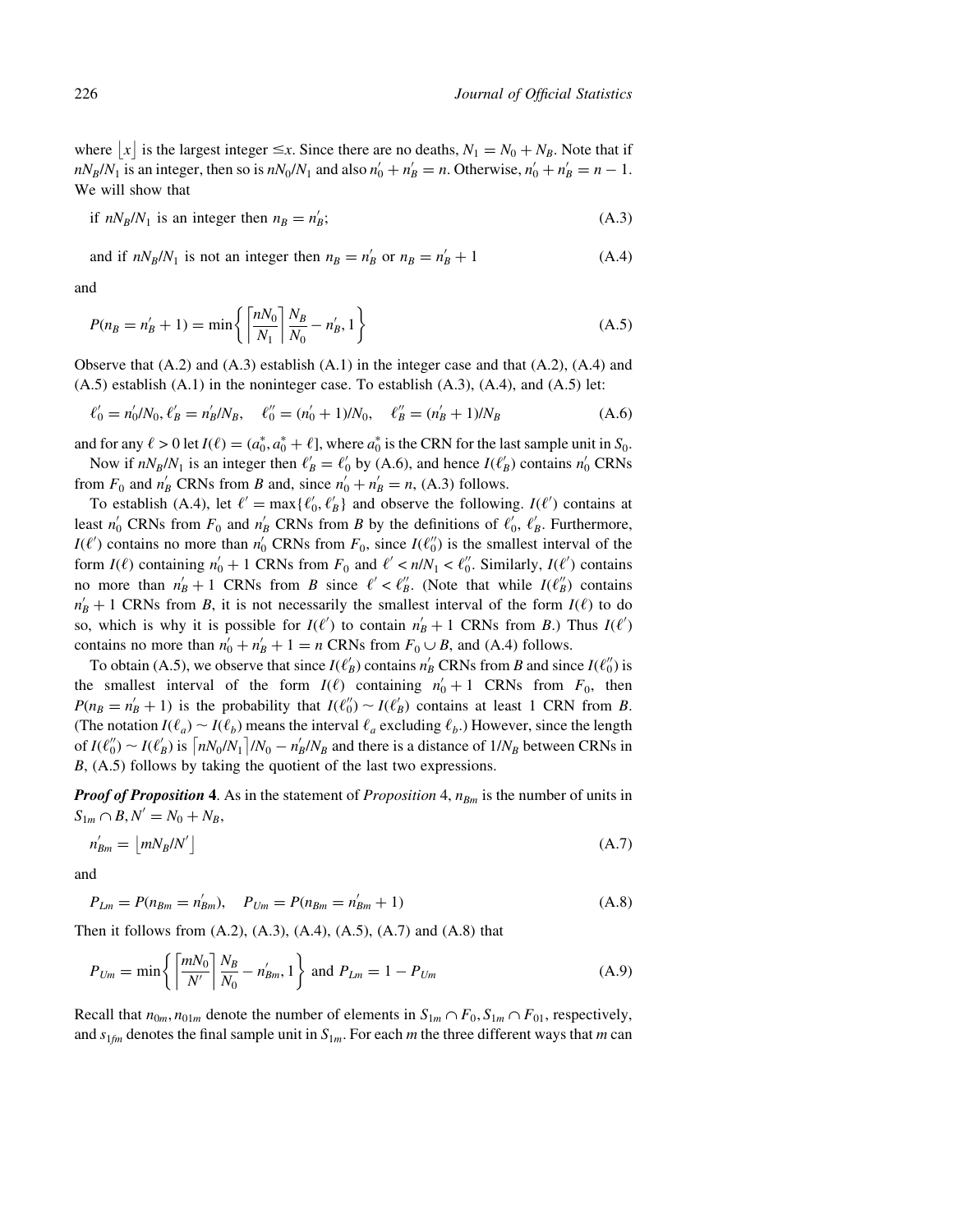be the smallest integer for which  $S_{1m} \cap F_1$  has exactly *n* elements were given in (8), (9), and (10). Note that it is not possible to have  $n_{Bm} = n'_{Bm}$  and  $s_{1fm} \in B$ . This is because if  $s_{1\text{fm}} \in B$  and  $\ell$  is the length of an interval with left end point the CRN for the last sample unit in S<sub>0</sub> and right end point the CRN of  $s_{1fm}$ , then  $n_{0m}/N_0 < \ell < n_{Bm}/N_B$ . Consequently,

$$
n_{Bm} = N_B \frac{n_{Bm}}{N_B} > N_B \frac{n_{Bm} + n_{0m}}{N_B + N_0} > n'_{Bm}
$$

To compute the probability of (8),  $P_{LF_{01}m}$ , first note that

$$
P(s_{1fm} \in F_{01} | n_{Bm} = n'_{Bm}) = N_{01}/N_0 \tag{A.10}
$$

since  $s_{1fm} \in B$  from the above discussion. Next observe that,

 $P(n_{01m} = n - n'_{Bm} | n_{Bm} = n'_{Bm}, s_{1fm} \in F_{01}) = h(n - n'_{Bm} - 1, m - n, N_{01} - 1, N_{00})$  (A.11)

Combining  $(8)$ ,  $(A.8)$ ,  $(A.10)$ , and  $(A.11)$  we obtain that

$$
P_{LF_{01}m} = P_{Lm}(N_{01}/N_0)h(n - n'_{Bm} - 1, m - n, N_{01} - 1, N_{00})
$$
\n(A.12)

To obtain the probability of (9),  $P_{UBm}$ , we observe that

$$
P(n_{Bm} = n'_{Bm} + 1 \text{ and } s_{1fm} \in B) = P_{Um} - P(n_{Bm} = n'_{Bm} + 1 \text{ and } s_{1fm} \notin B)
$$
  
=  $P_{Um} - P(n_{B(m-1)} = n'_{Bm} + 1)$  (A.13)

and

$$
P(n_{B(m-1)} = n'_{Bm} + 1) = \begin{cases} P_{U(m-1)} & \text{if } n'_{B(m-1)} = n'_{Bm} \\ 0 & \text{otherwise} \end{cases}
$$
(A.14)

We then combine  $(A.13)$  with

$$
P(n_{01m} = n - n'_{Bm} - 1 | n_{Bm} = n'_{Bm} + 1, s_{1fm} \in B)
$$
  
=  $h(n - n'_{Bm} - 1, m - n, N_{01}, N_{00})$  (A.15)

to obtain

$$
P_{UBm} = (P_{Um} - P(n_{B(m-1)} = n'_{Bm} + 1)) h(n - n'_{Bm} - 1, m - n, N_{01}, N_{00})
$$
(A.16)

Similarly we obtain that

$$
P_{UF_{01}m} = P(n_{B(m-1)} = n'_{Bm} + 1)(N_{01}/N_0)h(n - n'_{Bm} - 2, m - n, N_{01} - 1, N_{00})
$$
 (A.17)

We finally combine all of the above to conclude,

$$
P_{\text{CRN}} = \frac{1}{n} \sum_{m \in M} (n'_{Bm} P_{LF_{01}m} + (n'_{Bm} + 1) P_{UBm} + (n'_{Bm} + 1) P_{UF_{01}m})
$$
(A.18)

where  $M = \{m : n \le m \le n + N_{00}\}\$ 

## 6. References

Brewer, K.R.W., Early, L.J., and Hanif, M. (1984). Poisson, Modified Poisson, and Collocated Sampling. Journal of Statistical Planning and Inference, 10, 15–30.

Brewer, K.R.W., Early, L.J., and Joyce, S.F. (1972). Selecting Several Samples from a Single Population. Australian Journal of Statistics, 14, 231-239.